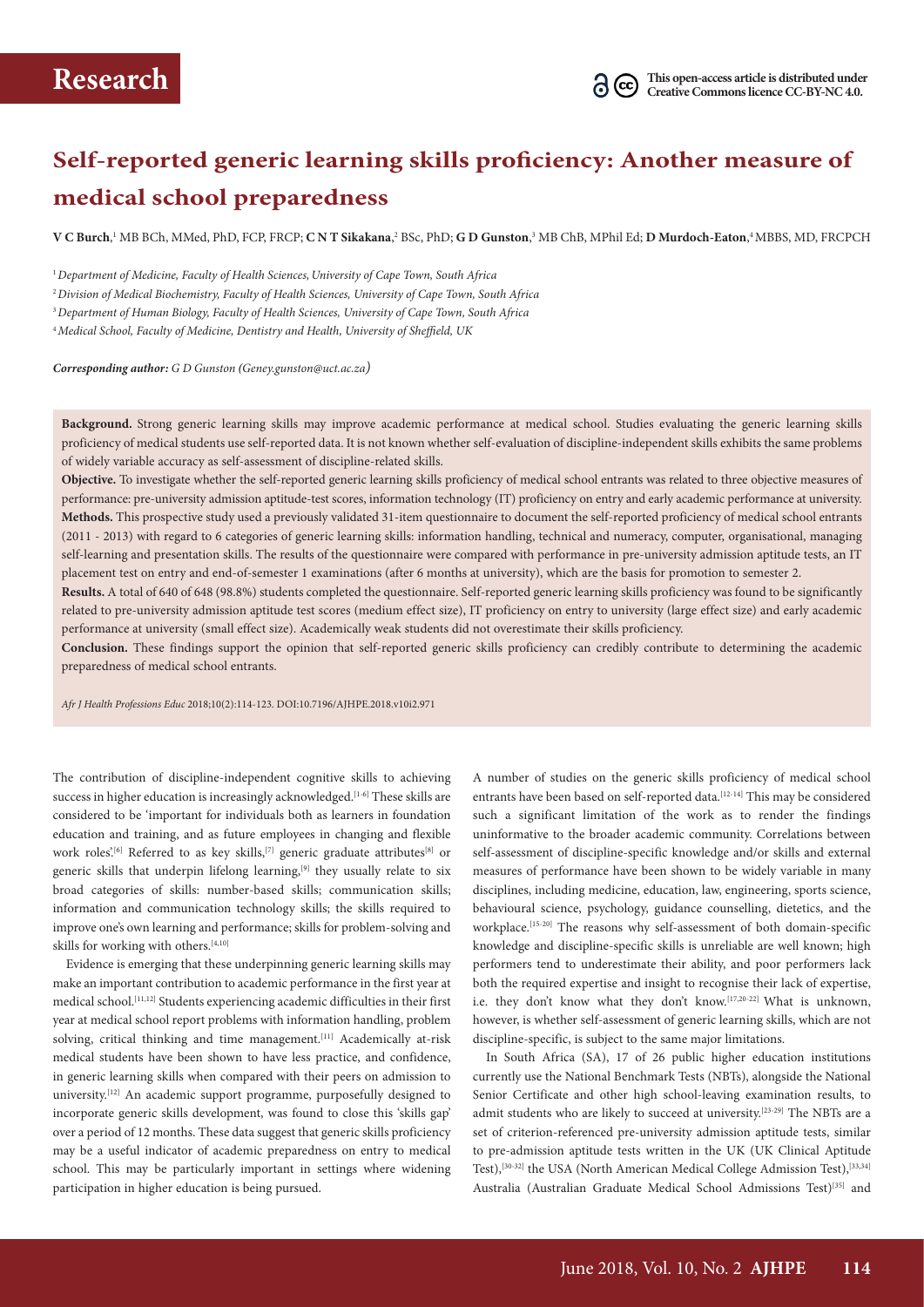other countries such as Chile, Pakistan and Saudi Arabia.[36-38] These tests provide information about school-leavers that is supplementary to their pre-university academic achievements. As shown in Tables 1 A and B, the NBTs assess skills competency in three domains, namely academic literacy, quantitative literacy and mathematics.<sup>[29]</sup> The results are aggregated into three performance bands (proficient, intermediate and basic), which provide an indication of applicants' academic preparedness and likely need for early academic support at university. The University of Cape Town (UCT) medical school accepts applicants who fall into the first two bands. Additionally, UCT uses a locally designed information technology (IT) placement test to identify medical school entrants who require additional intensive introductory IT training prior to starting semester 1.

The semester 1 academic programme at UCT medical school consists of four courses: Chemistry, Physics, Introduction to Integrated Health Sciences (HUB1006F), and Becoming a Professional (BP).[39] HUB1006F introduces students to key physical, psychological, social and developmental concepts that shape the human life cycle from conception to death, via strategically designed problem-based learning cases. During this course, students gain an introductory overview of the human lifespan, and core discipline-

specific knowledge and skills including anatomy, physiology, psychology and sociology. BP aims to promote the conduct, knowledge, attitudes and values associated with being a professional and a professional team member. Students develop a range of skills, including interpersonal, interviewing and leadership skills, in addition to critical analysis and reflection on professional conduct, diversity, health and human rights. End of semester-1 examination results comprise the results of these four courses.

The purpose of this study was to determine whether the self-reported generic learning skills proficiency of medical school entrants was related to objective measures of performance, specifically: pre-university admission aptitude test scores (NBTs), IT proficiency on admission to university (IT placement test), and academic performance after the first 6 months at university (end of semester-1 examination results, which are the basis for promotion to semester 2).

Demonstrating a relationship between self-reported generic learning skills proficiency and objective measures of performance would be of international interest because it would support the hypothesis that selfassessment of such skills, which are discipline-independent, may be a credible way of determining academic preparedness for university, and

validity of given assertions

| Table 1 A. Skills assessed in the three domain areas of the National Benchmark Tests $(NBTs)^{[29]}$ |  |  |
|------------------------------------------------------------------------------------------------------|--|--|
|                                                                                                      |  |  |

| <b>Academic literacy</b>                        | <b>Quantitative literacy</b>                 | <b>Mathematics</b>                                            |
|-------------------------------------------------|----------------------------------------------|---------------------------------------------------------------|
| Making meaning from academic text               | Applying quantitative procedures and         | Understanding and applying properties of the real number      |
| Understanding vocabulary related to academic    | reasoning in symbolic and non-symbolic       | system, including surds and exponents                         |
| study                                           | situations                                   | Recognising and using patterns, including sequences and       |
| Evaluating evidence used to support claims      | Applying information from a variety of       | series                                                        |
| made by writers                                 | tables, graphs, charts and text              | Applying relationships such as ratios and percentages in a    |
| Extrapolating and drawing inferences and        | Integrating information obtained from        | variety of contexts                                           |
| conclusions from text                           | multiple sources                             | Applying the results of algebraic manipulations with          |
| Differentiating main idea from supporting ideas | Performing multiple-step calculations using  | equations and inequalities                                    |
| in the overall and specific organisation of a   | information presented with text, symbols and | Understanding the function concept and identifying            |
| passage                                         | graphs                                       | properties of functions                                       |
| Identifying text differences as related to the  | Identifying trends and patterns in various   | Interpreting transformations of functions represented         |
| writers' purposes, audiences and forms of       | situations                                   | algebraically or graphically                                  |
| communication                                   | Applying properties of simple geometric      | Identifying relationships between graphs and their equations, |
| Understanding how syntax and punctuation are    | shapes to determine measurements             | or inequalities and the regions they describe                 |
| used to express meaning                         | Interpreting quantitative information        | Applying trigonometric identities and concepts in solving     |
| Understanding basic numerical concepts used     | presented verbally, symbolically and         | problems                                                      |
| in text                                         | graphically                                  | Understanding properties and interpreting representations of  |
|                                                 |                                              | 2- and 3-dimensional shapes                                   |
|                                                 |                                              | Applying principles of analytic geometry                      |
|                                                 |                                              | Interpreting various representations and measures of data     |
|                                                 |                                              | Using logical skills in making deductions determining the     |

| Table 1 B. Interpretation of benchmark levels in the three domain areas of the National Benchmark Tests (NBTs) <sup>[29]</sup> |                                                                                                                       |  |  |  |  |
|--------------------------------------------------------------------------------------------------------------------------------|-----------------------------------------------------------------------------------------------------------------------|--|--|--|--|
| Benchmark performance band (level)                                                                                             | Performance band (level) descriptor                                                                                   |  |  |  |  |
| Proficient                                                                                                                     | Performance in domain areas suggests that academic performance will not be adversely affected. If admitted,           |  |  |  |  |
|                                                                                                                                | students should be placed on regular programmes of study.                                                             |  |  |  |  |
| Intermediate                                                                                                                   | Challenges in domain areas identified such that it is predicted that academic progress will be affected. If admitted, |  |  |  |  |
|                                                                                                                                | students' educational needs should be met in a way deemed appropriate by the institution (e.g. extended or            |  |  |  |  |
|                                                                                                                                | augmented programmes, special skills provision).                                                                      |  |  |  |  |
| Basic                                                                                                                          | Serious learning challenges identified: it is predicted that students will not cope with degree-level study without   |  |  |  |  |
|                                                                                                                                | extensive and long-term support, perhaps best provided through bridging programmes or FET colleges. Institutions      |  |  |  |  |
|                                                                                                                                | registering students performing at this level would need to provide such support.                                     |  |  |  |  |
|                                                                                                                                |                                                                                                                       |  |  |  |  |

FET = Further Education and Training. FET colleges offer vocational and occupational courses which provide education and training with a specific range of jobs or employment possibilities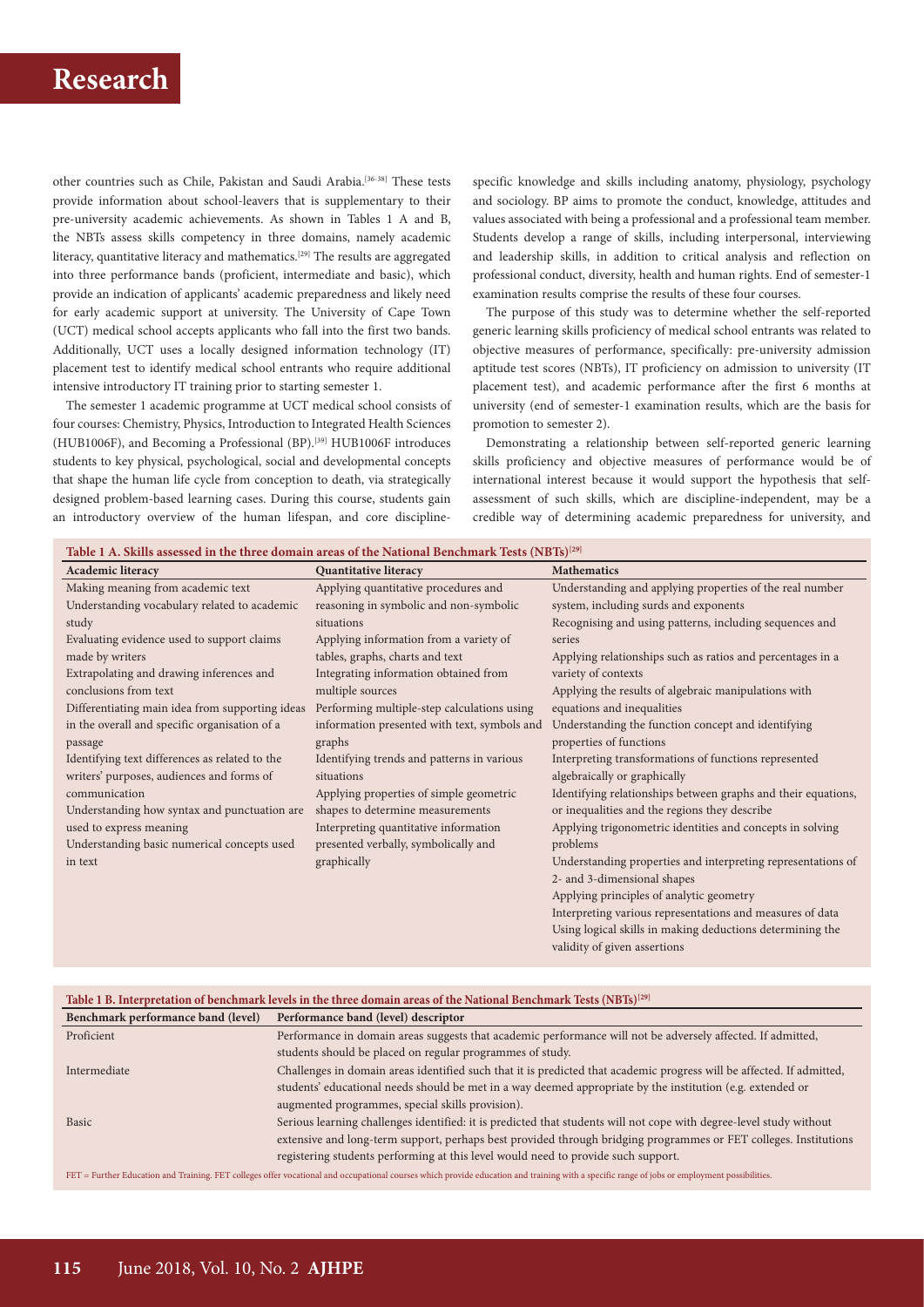the importance of generic learning skills in achieving success in higher education.<sup>[1,5,6]</sup>

# **Methods**

### **Study participants**

This was a prospective study of students entering year 1 of the UCT MB ChB programme during 2011 - 2013.

## **Survey instrument**

Data were collected using a 31-item generic learning skills questionnaire previously validated in the SA context and shown to be reliable (Cronbach's  $\alpha = 0.88$ ).<sup>[14]</sup> The clustering of the skills into 6 categories (informationhandling skills, technical and numeracy skills, computer skills, organisational skills, managing self-learning skills and presentation skills) was verified using factor analysis.  $\real^{[40]}$ 

This questionnaire reports on learning skills proficiency in terms of: (*i*) frequency of practice of each of the 31 skills during the 12 months preceding entry into medical school, using a 4-point scale ranging from 1 (never) to 4 (every week), and (*ii*) level of self-confidence in performing these skills, using a 4-point rating scale from 1 (little or no experience), 2 (basic but I sometimes need help), 3 (enough for my needs) to 4 (more than I need, I often help others).

### **Procedure**

 On the first day of semester 1, at the end of the whole-class orientation session, all first-year medical students were fully briefed on the generic skills research project by the researcher, and given the opportunity to ask questions. Consenting students completed a specially designed paper-andpencil version of the questionnaire, which was handed to the researcher prior to leaving the venue. The data from the completed self-assessment questionnaires were electronically captured using a digital scanning process, and imported into Excel (Microsoft, USA) spreadsheets for analysis. Student data included the NBT scores, IT placement test scores and end of semester-1 examination results. All student data were obtained from student records kept in the Undergraduate Office at UCT medical school, and entered onto an Excel spreadsheet for analysis. All spreadsheets were manually checked for completeness prior to commencing data analysis.

## **Data analysis**

Comparisons were made between the generic skills proficiency of students defined in three categories, according to student performance:

- (*i*) likely academic performance at university, as defined by two NBT benchmark performance bands (Table 1 B): intermediate (likely to require additional academic support), v. proficient (unlikely to need additional academic support)
- (*ii*) IT proficiency, as determined by IT placement test performance: <60% = not proficient (requires intensive introductory training prior to start of formal classes), v.  $\geq 60\%$  = proficient (introductory training not needed)
- (*iii*) early academic performance at university, as reflected by end of semester-1 examination results: <60% (poor academic performance) v. ≥60% (good academic performance).

# **Statistical analysis**

Descriptive statistical and correlation analyses were performed using GraphPad Prism 6 (GraphPad Software Inc., USA). Means were compared

using the unpaired *t*-test; where data sets showed unequal variance, the Welch correction was used. A *p*-value <0.05 was considered significant. The effect size for the means compared was calculated using a pooled standard deviation, which took into account the difference in size of the groups compared.[41]

The Human Research Ethics Committee of the Faculty of Health Sciences, UCT (ref. no. 509/2013), and the Educational Research Ethics Committee of the Faculty of Medicine and Health, University of Leeds, UK (ref. no. 0607/ DME/SKILLS), approved the study.

# **Results**

A total of 640 of the 648 (98.8%) students enrolled during the study period completed the survey. Fig. 1 shows the interrelationships between selfreported generic skills proficiency and the three objective measures of performance (NBT, IT placement test and semester 1 examinations). The figure summarises the effect size data presented in Tables 2 - 5.

Tables 2 A - C compare students in the intermediate and proficient NBT performance bands for academic literacy, quantitative literacy and mathematics, with respect to performance in the IT placement test and semester 1 examinations. Overall, students in the proficient band performed significantly better than those in the intermediate band. Eighty percent of the effect sizes (12/15) were large or very large ( $\geq$ 0.75), and 20% (3/15) were medium (0.45 - 0.74).

Tables 3 A - C compare students in the intermediate and proficient NBT performance bands for academic literacy, quantitative literacy and mathematics with respect to frequency of practice of, and confidence in, six categories of generic learning skills. Mostly, students in the proficient band reported significantly more frequent practice. The exceptions were non-significant differences between students in the two bands with respect to the frequency of practice of managing self-learning skills for all NBT components, and information handling for mathematics. While most (72%) effect sizes were small, that for academic literacy in relation to computer



*Fig. 1. Interrelationships between generic skills proficiency and performance prior to admission to university (NBT performance), on admission to university (IT placement test) and after 6 months at university (end of semester-1 examinations). Overall effect size of significant relationships and reference to the relevant data tables in the text are included.*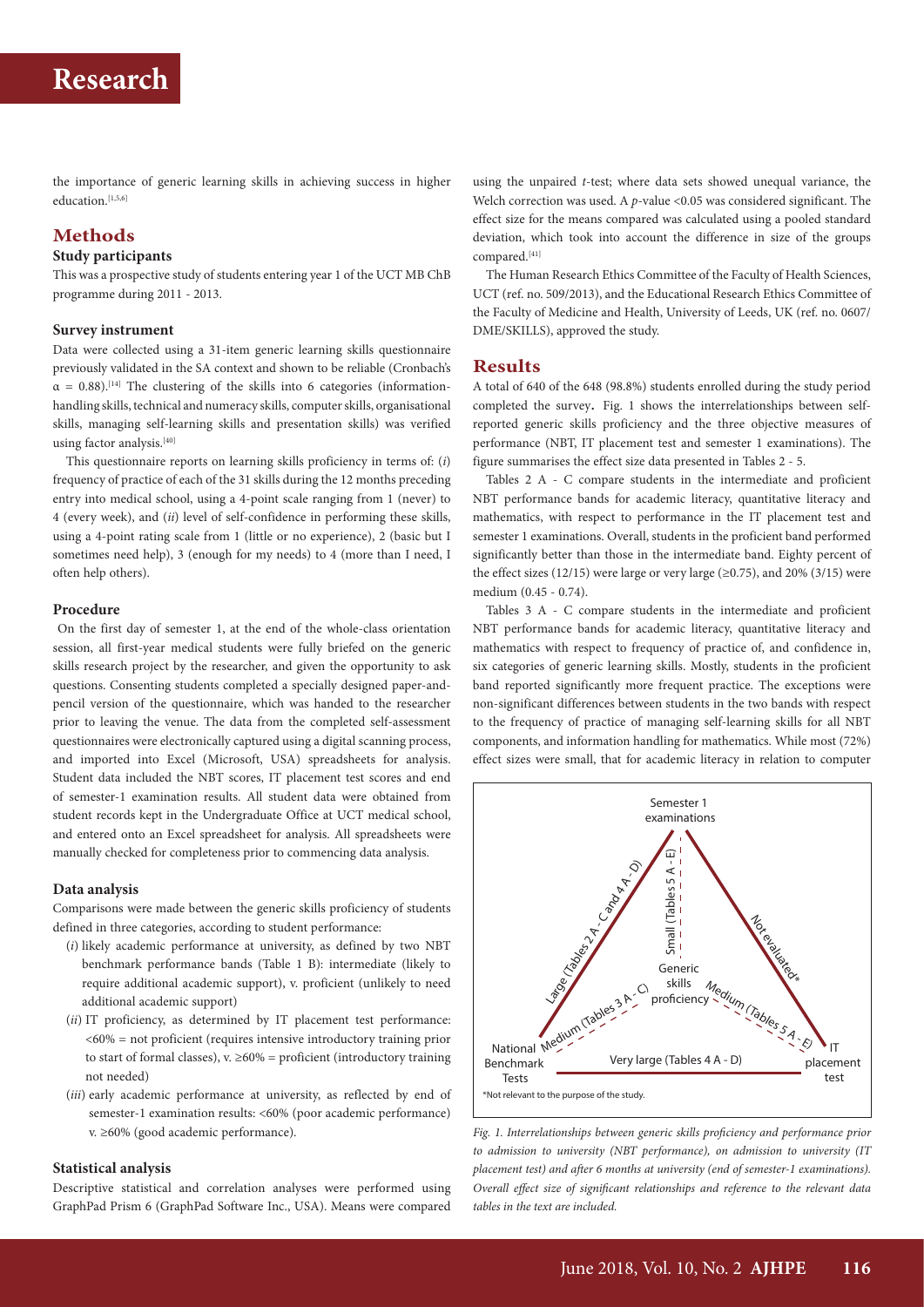#### **Table 2 A. Comparison of assessment outcomes for academic literacy: on entry (IT) and at end of semester 1 for MB ChB I students in intermediate and proficient NBT performance bands**

| Mean score, % $(95\% \text{ CI})$ $(n=640)$                                                                          |                        |                      |                 |                    |                         |  |  |
|----------------------------------------------------------------------------------------------------------------------|------------------------|----------------------|-----------------|--------------------|-------------------------|--|--|
| Assessment                                                                                                           | Intermediate $(n=108)$ | Proficient $(n=532)$ | Mean difference | Effect size, $d^*$ | $p$ -value <sup>†</sup> |  |  |
| IT placement test                                                                                                    | $56.3(51.6 - 60.9)$    | $77.4(76.2 - 78.6)$  | 21.14           | 1.60               | < 0.001                 |  |  |
| Chemistry examination                                                                                                | $54.2(52.1 - 56.2)$    | $62.3(61.1 - 63.4)$  | 8.08            | 0.63               | < 0.00                  |  |  |
| Physics examination                                                                                                  | $55.7(53.6 - 57.9)$    | $65.7(64.5 - 66.9)$  | 9.96            | 0.77               | < 0.001                 |  |  |
| HUB1006F examination                                                                                                 | $56.7(55.1 - 58.4)$    | $67.6(66.8 - 68.3)$  | 10.83           | 1.19               | < 0.001                 |  |  |
| BP examination                                                                                                       | $68.6(67.5 - 69.8)$    | $74.0(73.5 - 74.5)$  | 5.36            | 0.99               | < 0.001                 |  |  |
| $NBT = National \text{Bench}$ Test; HUB1006F = Introduction to Health Sciences Part I; BP = Becoming a Professional. |                        |                      |                 |                    |                         |  |  |

NBT = National Benchmark Test; HUB1006F = Introduction to Health Sciences Part I; BP = Becoming a Professional.<br>\*Effect size: <0.2 very small, ≥ 0.2 small, ≥ 0.45 medium, ≥ 0.75 large and ≥ 76 very large.<br>\*Unequal varianc

#### Table 2 B. Comparison of assessment outcomes for quantitative literacy: on entry (IT) and at end of semester 1 for MB ChB I students in the **intermediate and proficient NBT performance bands**

|                         |                                                                                                                | Mean score, % $(95\% \text{ CI})$ $(n=640)$ |                 |                    |                         |  |  |  |
|-------------------------|----------------------------------------------------------------------------------------------------------------|---------------------------------------------|-----------------|--------------------|-------------------------|--|--|--|
| <b>Assessment event</b> | Intermediate $(n=209)$                                                                                         | Proficient $(n=431)$                        | Mean difference | Effect size, $d^*$ | $p$ -value <sup>†</sup> |  |  |  |
| IT placement test       | $64.3(61.2 - 67.3)$                                                                                            | $78.8(77.4 - 80.1)$                         | 14.50           | 1.06               | < 0.001                 |  |  |  |
| Chemistry examination   | $53.8(52.4 - 55.3)$                                                                                            | $64.3(63.1 - 65.6)$                         | 10.53           | 0.87               | < 0.001                 |  |  |  |
| Physics examination     | $55.6(54.2 - 57.1)$                                                                                            | $68.1(66.9-69.4)$                           | 12.52           | 1.03               | < 0.001                 |  |  |  |
| HUB1006F examination    | $59.8(58.6 - 60.9)$                                                                                            | $68.6(67.7 - 69.5)$                         | 8.82            | 0.97               | < 0.001                 |  |  |  |
| BP examination          | $70.6(69.9 - 71.4)$                                                                                            | $74.3(73.8 - 74.8)$                         | 3.68            | 0.67               | < 0.001                 |  |  |  |
|                         | NRT – National Benchmark Tect: HUR1006E – Introduction to Health Sciences Part J. RD – Recoming a Professional |                                             |                 |                    |                         |  |  |  |

NBT = National Benchmark Test; HUB1006F = Introduction to Health Sciences Part I; BP = Becoming a Professional.<br>\*Effect size: < 0.2 very small, ≥ 0.2 small, ≥ 0.45 medium, ≥ 0.75 large and ≥ 1 very large.<br>\*Unequal varianc

**Table 2 C. Comparison of assessment outcomes for mathematics: on entry (IT) and at end of semester 1 for MB ChB I students in intermediate and proficient NBT performance bands**

| <b>Assessment</b>     | Intermediate $(n=273)$                                                                                            | Proficient $(n=367)$ | Mean difference | Effect size, $d^*$ | $p$ -value <sup>†</sup> |  |  |  |
|-----------------------|-------------------------------------------------------------------------------------------------------------------|----------------------|-----------------|--------------------|-------------------------|--|--|--|
| IT placement test     | $66.5(64.1 - 68.9)$                                                                                               | $80.3(79.0 - 81.7)$  | 13.86           | 1.01               | < 0.001                 |  |  |  |
| Chemistry examination | $53.3(52.1 - 54.5)$                                                                                               | $66.5(65.2 - 67.8)$  | 13.24           | 1.17               | < 0.00                  |  |  |  |
| Physics examination   | $55.5(54.3 - 56.7)$                                                                                               | $70.3(69.1 - 71.7)$  | 14.91           | 1.32               | < 0.001                 |  |  |  |
| HUB1006F examination  | $60.5(59.5 - 61.5)$                                                                                               | $69.6(68.7 - 70.6)$  | 9.11            | 1.02               | < 0.001                 |  |  |  |
| BP examination        | $71.1(70.5 - 71.7)$                                                                                               | $74.6(74.0 - 75.2)$  | 3.53            | 0.64               | < 0.001                 |  |  |  |
|                       | $NBT = National Bernchark Test: HUB1006F = Introduction to Health Sciences Part I: BP = Becoming a Professional.$ |                      |                 |                    |                         |  |  |  |

NBT = National Benchmark Test; HUB1006F = Introduction to Health Sciences Part I; BP = Becoming a Professional.<br>\*Effect size: <0.2 very small, ≥0.2 small, ≥0.45 medium, ≥0.75 large and ≥76 very large.<br>\*Unequal variance; ρ

**Table 3 A. Comparison of mean generic learning skills category ratings for MB ChB I students in the intermediate and proficient NBT performance bands for academic literacy**

|                                           | Mean rating of generic learning skills category $(95\% \text{ CI})$ (n=640) |                        |                 |                    |                        |
|-------------------------------------------|-----------------------------------------------------------------------------|------------------------|-----------------|--------------------|------------------------|
| Generic learning skills category on entry | Intermediate $(n=108)$                                                      | Proficient $(n=532)$   | Mean difference | Effect size, $d^*$ | <i>p</i> -value        |
| Frequency of practice                     |                                                                             |                        |                 |                    |                        |
| Information handling                      | $3.18(3.07 - 3.30)$                                                         | $3.46(3.43 - 3.50)$    | 0.28            | 0.60               | $< 0.001$ <sup>†</sup> |
| Technical and numeracy                    | $2.92(2.82 - 3.03)$                                                         | $3.16(3.12 - 3.20)$    | 0.24            | 0.48               | $< 0.001$ <sup>†</sup> |
| Computer skills                           | $2.72(2.56 - 2.87)$                                                         | $3.24$ $(3.20 - 3.29)$ | 0.53            | 0.89               | $< 0.001$ <sup>†</sup> |
| Organisational skills                     | $3.54(3.44 - 3.63)$                                                         | $3.73(3.69 - 3.77)$    | 0.19            | 0.41               | 0.001                  |
| Managing self-learning                    | $3.43(3.35 - 3.51)$                                                         | $3.46(3.43 - 3.50)$    | 0.03            | 0.07               | ns                     |
| Presentation skills                       | $2.67(2.56 - 2.78)$                                                         | $2.90(2.85 - 2.94)$    | 0.22            | 0.43               | < 0.001                |
| Confidence                                |                                                                             |                        |                 |                    |                        |
| Information handling                      | $2.74(2.63 - 2.85)$                                                         | $3.14$ $(3.09 - 3.18)$ | 0.40            | 0.76               | < 0.001                |
| Technical and numeracy                    | $2.68(2.56 - 2.79)$                                                         | $3.02(2.98 - 3.07)$    | 0.35            | 0.65               | < 0.001                |
| Computer skills                           | $2.52(2.37 - 2.67)$                                                         | $3.13(3.07 - 3.18)$    | 0.61            | 0.94               | $< 0.001^{\dagger}$    |
| Organisational skills                     | $3.06(2.95 - 3.17)$                                                         | $3.29(3.24 - 3.34)$    | 0.23            | 0.42               | < 0.001                |
| Managing self-learning                    | $3.09(2.98 - 3.19)$                                                         | $3.21(3.17 - 3.25)$    | 0.12            | 0.26               | $< 0.05^{\dagger}$     |
| Presentation skills                       | $2.46(2.34 - 2.58)$                                                         | $2.87(2.82 - 2.92)$    | 0.41            | 0.73               | < 0.001                |
|                                           |                                                                             |                        |                 |                    |                        |

NBT = National Benchmark Test; ns = not significant.<br>\*Effect size: <0.2 very small, ≥0.2 small, ≥0.45 medium, ≥0.75 large and ≥1 very large.<br>"Unequal variance: p-value recalculated using Welch correction for unequal varia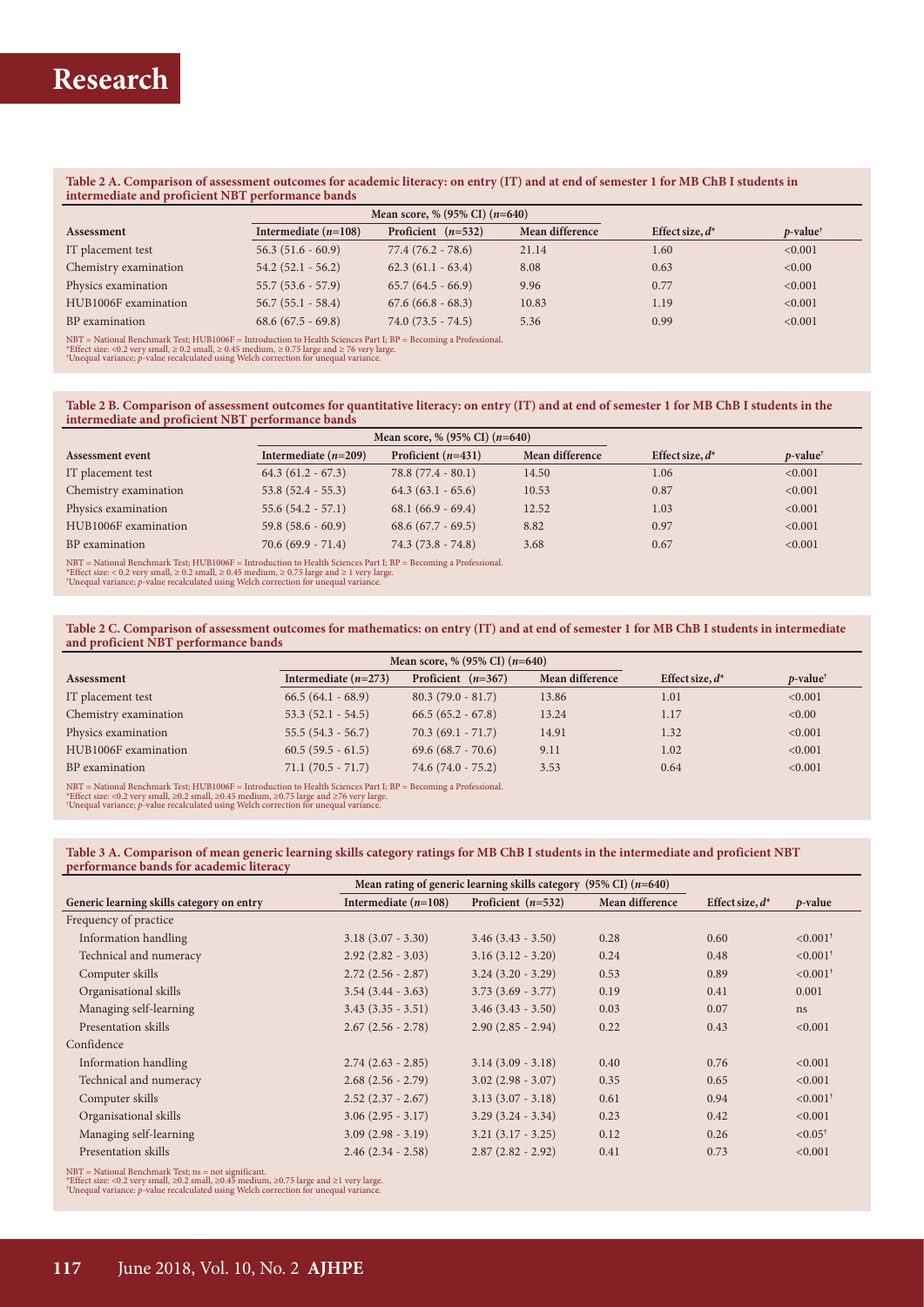### **Table 3 B. Comparison of mean generic learning skills category ratings for MB ChB I students in the intermediate and proficient NBT performance bands for quantitative literacy**

|                                                                                                                                                                                         | Mean rating of generic learning skills category (95% CI) $(n=640)$ |                        |                 |                    |                         |
|-----------------------------------------------------------------------------------------------------------------------------------------------------------------------------------------|--------------------------------------------------------------------|------------------------|-----------------|--------------------|-------------------------|
| Generic learning skills category on entry                                                                                                                                               | Intermediate $(n=108)$                                             | Proficient $(n=532)$   | Mean difference | Effect size, $d^*$ | $p$ -value <sup>†</sup> |
| Frequency of practice                                                                                                                                                                   |                                                                    |                        |                 |                    |                         |
| Information handling                                                                                                                                                                    | $3.31(3.24 - 3.38)$                                                | $3.47(3.43 - 3.51)$    | 0.16            | 0.33               | $< 0.001$ <sup>†</sup>  |
| Technical and numeracy                                                                                                                                                                  | $2.97(2.90 - 3.05)$                                                | $3.19(3.15 - 3.24)$    | 0.22            | 0.44               | $< 0.001$ <sup>†</sup>  |
| Computer skills                                                                                                                                                                         | $2.88(2.78 - 2.98)$                                                | $3.28(3.24 - 3.33)$    | 0.41            | 0.68               | $\leq 0.001^{\dagger}$  |
| Organisational skills                                                                                                                                                                   | $3.63(3.56 - 3.70)$                                                | $3.73(3.68 - 3.77)$    | 0.09            | 0.20               | < 0.05                  |
| Managing self-learning                                                                                                                                                                  | $3.42$ $(3.36 - 3.48)$                                             | $3.47(3.43 - 3.51)$    | 0.06            | 0.14               | ns                      |
| Presentation skills                                                                                                                                                                     | $2.75(2.67 - 2.82)$                                                | $2.91(2.87 - 2.96)$    | 0.17            | 0.32               | < 0.001                 |
| Confidence                                                                                                                                                                              |                                                                    |                        |                 |                    |                         |
| Information handling                                                                                                                                                                    | $2.85(2.77 - 2.92)$                                                | $3.18(3.13 - 3.23)$    | 0.33            | 0.63               | < 0.001                 |
| Technical and numeracy                                                                                                                                                                  | $2.74(2.66 - 2.82)$                                                | $3.07(3.02 - 3.12)$    | 0.33            | 0.63               | $< 0.001$ <sup>†</sup>  |
| Computer skills                                                                                                                                                                         | $2.71(2.60 - 2.81)$                                                | $3.18(3.12 - 3.23)$    | 0.47            | 0.73               | $\leq 0.001^{\dagger}$  |
| Organisational skills                                                                                                                                                                   | $3.13(3.05 - 3.21)$                                                | $3.31(3.26 - 3.36)$    | 0.18            | 0.33               | $< 0.001$ <sup>†</sup>  |
| Managing self-learning                                                                                                                                                                  | $3.11(3.04 - 3.18)$                                                | $3.23(3.18 - 3.27)$    | 0.11            | 0.25               | < 0.01                  |
| Presentation skills                                                                                                                                                                     | $2.60(2.52 - 2.68)$                                                | $2.90$ $(2.85 - 2.95)$ | 0.30            | 0.52               | < 0.001                 |
| $NBT = National \text{Benchmark Test};$ $ns = not significant.$<br>*Effect given $(0.2 \text{ mm})$ and $(0.2 \text{ mm})$ $\geq 0.45$ modium $\geq 0.75$ large and $\geq 1$ user large |                                                                    |                        |                 |                    |                         |

\*Effect size: <0.2 very small, ≥0.2 small, ≥0.45 medium, ≥0.75 large and ≥1 very large. † Unequal variance: *p*-value recalculated using Welch correction for unequal variance.

**Table 3 C. Comparison of mean generic learning skills category ratings for MB ChB I students in the intermediate and proficient NBT performance bands for mathematics**

|                                           |                                             | Mean rating of generic learning skills category $(95\% \text{ CI})$ ( <i>n</i> =640) |                 |                    |                        |  |
|-------------------------------------------|---------------------------------------------|--------------------------------------------------------------------------------------|-----------------|--------------------|------------------------|--|
| Generic learning skills category on entry | Intermediate $(n=108)$ Proficient $(n=532)$ |                                                                                      | Mean difference | Effect size, $d^*$ | P-value                |  |
| Frequency of practice                     |                                             |                                                                                      |                 |                    |                        |  |
| Information handling                      | $3.38(3.32 - 3.44)$                         | $3.44$ $(3.39 - 3.49)$                                                               | 0.06            | 0.12               | $ns^{\dagger}$         |  |
| Technical and numeracy                    | $3.03(2.97 - 3.09)$                         | $3.19(3.14 - 3.24)$                                                                  | 0.16            | 0.32               | < 0.001                |  |
| Computer skills                           | $3.00(2.90 - 3.07)$                         | $3.27(3.22 - 3.33)$                                                                  | 0.28            | 0.47               | $\leq 0.001^+$         |  |
| Organisational skills                     | $3.63$ $(3.57 - 3.69)$                      | $3.74$ $(3.70 - 3.79)$                                                               | 0.11            | 0.24               | $< 0.05^{\dagger}$     |  |
| Managing self-learning                    | $3.44$ $(3.39 - 3.50)$                      | $3.46(3.42 - 3.51)$                                                                  | 0.02            | 0.05               | ns                     |  |
| Presentation skills                       | $2.77(2.71 - 2.84)$                         | $2.93(2.87 - 2.98)$                                                                  | 0.15            | 0.29               | < 0.001                |  |
| Confidence                                |                                             |                                                                                      |                 |                    |                        |  |
| Information handling                      | $2.88(2.82 - 2.90)$                         | $3.21(3.16 - 3.26)$                                                                  | 0.32            | 0.62               | < 0.001                |  |
| Technical and numeracy                    | $2.77(2.70 - 2.84)$                         | $3.11(3.06 - 3.16)$                                                                  | 0.33            | 0.64               | $< 0.001$ <sup>†</sup> |  |
| Computer skills                           | $2.78(2.69 - 2.87)$                         | $3.21(3.15 - 3.27)$                                                                  | 0.43            | 0.66               | $< 0.001$ <sup>†</sup> |  |
| Organisational skills                     | $3.14$ $(3.07 - 3.21)$                      | $3.33(3.28 - 3.39)$                                                                  | 0.19            | 0.35               | < 0.001                |  |
| Managing self-learning                    | $3.15(3.08 - 3.21)$                         | $3.22$ $(3.18 - 3.26)$                                                               | 0.07            | 0.16               | $\text{ns}^{\dagger}$  |  |
| Presentation skills                       | $2.64(2.57 - 2.71)$                         | $2.92(2.86 - 2.98)$                                                                  | 0.28            | 0.50               | < 0.001                |  |
|                                           |                                             |                                                                                      |                 |                    |                        |  |

NBT = National Benchmark Tests; ns = not significant.<br>\*Effect size: <0.2 very small, ≥0.2 small, ≥0.45 medium, ≥0.75 large and ≥1 very large<br>\*Unequal variance: p-value recalculated using Welch correction for unequal varia

| Table 4 A. Comparison of pre-university NBT assessment outcomes v. entry IT placement test and semester 1 assessment outcomes for |  |  |
|-----------------------------------------------------------------------------------------------------------------------------------|--|--|
| Chemistry                                                                                                                         |  |  |

|                       |                                          | IT placement test assessment on entry |               |                        |                                          | End of semester-1 assessment outcomes: Chemistry examination |               |                        |  |
|-----------------------|------------------------------------------|---------------------------------------|---------------|------------------------|------------------------------------------|--------------------------------------------------------------|---------------|------------------------|--|
|                       | Mean percentage score (95% CI) $(n=414)$ |                                       | <b>Effect</b> |                        | Mean percentage score (95% CI) $(n=602)$ |                                                              | <b>Effect</b> |                        |  |
| <b>NBT</b> domain     | $<60\%$ (n=58)                           | $\geq 60\%$ (n=356)                   | size, $d^*$   | $p$ -value             | $<60\%$ (n=282)                          | $\geq 60\%$ (n=320)                                          | size, $d^*$   | $p$ -value             |  |
| Academic literacy     | $61.6(58.9 - 64.4)$                      | $74.8(73.9 - 75.6)$                   | 1.58          | $< 0.001$ <sup>†</sup> | $70.0 (68.8 - 71.1)$                     | $75.9(75.0 - 76.8)$                                          | 0.65          | $< 0.001$ <sup>†</sup> |  |
| Quantitative literacy | $54.7$ $(51.3 - 58.1)$                   | $74.0(72.6 - 75.4)$                   | 1.45          | < 0.001                | $64.8(63.2 - 66.4)$                      | $77.7(76.4 - 79.0)$                                          | 00.1          | $\leq 0.001^{\dagger}$ |  |
| Mathematics           | $51.6(48.7 - 54.5)$                      | $65.2(63.6 - 66.7)$                   | 0.94          | $< 0.001$ <sup>†</sup> | $57.0(55.4 - 58.5)$                      | $72.3(70.8 - 73.8)$                                          | 1.16          | < 0.001                |  |
|                       | $NBT = National \text{Benchmark Tests}.$ |                                       |               |                        |                                          |                                                              |               |                        |  |

\*Effect size: <0.1 very small, ≥0.2 small, ≥0.45 medium, ≥0.75 large and ≥ 1 very large. † Unequal variance; *p*-value recalculated using Welch correction for unequal variance.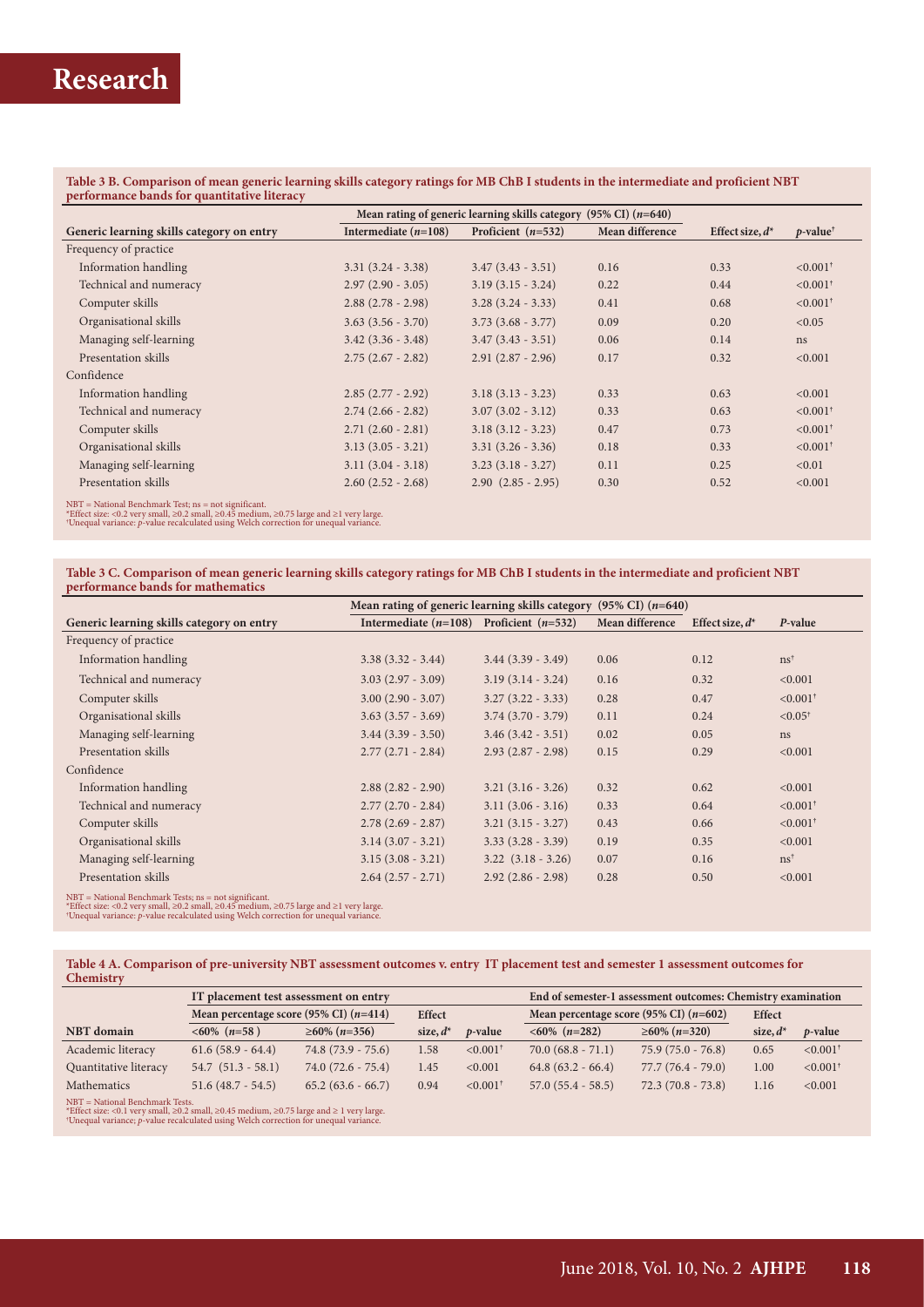#### **Table 4 B. Comparison of pre-university NBT assessment outcomes v. entry IT placement test and semester 1 assessment outcomes for physics**

|                                                                                                                                                                                                                                               | IT placement test assessment on entry    |                        |               | End of semester-1 assessment outcomes: Physics examination |                                          |                        |               |                        |
|-----------------------------------------------------------------------------------------------------------------------------------------------------------------------------------------------------------------------------------------------|------------------------------------------|------------------------|---------------|------------------------------------------------------------|------------------------------------------|------------------------|---------------|------------------------|
|                                                                                                                                                                                                                                               | Mean percentage score (95% CI) $(n=414)$ |                        | <b>Effect</b> |                                                            | Mean percentage score (95% CI) $(n=607)$ |                        | <b>Effect</b> |                        |
| <b>NBT</b> domain                                                                                                                                                                                                                             | $<60\%$ (n=58)                           | $\geq 60\%$ (n=356)    | size, $d^*$   | <i>p</i> -value                                            | $<60\%$ (n=235)                          | $\geq 60\%$ (n=372)    | size, $d^s$   | <i>p</i> -value        |
| Academic literacy                                                                                                                                                                                                                             | $61.6$ $(58.9 - 64.4)$                   | $74.8$ $(73.9 - 75.6)$ | 1.58          | $\leq 0.001^+$                                             | $69.7$ $(68.5 - 71.0)$                   | $75.3$ $(74.4 - 76.2)$ | 0.61          | < 0.001                |
| Quantitative literacy                                                                                                                                                                                                                         | $54.7$ $(51.3 - 58.1)$                   | $74.0(72.6 - 75.4)$    | 1.45          | < 0.001                                                    | $63.1 (61.5 - 64.8)$                     | $77.0$ $(75.6 - 78.3)$ | 1.08          | < 0.001                |
| Mathematics<br>compared the state of the state of the state of the state of the state of the state of the state of the state of the state of the state of the state of the state of the state of the state of the state of the state of the s | $51.6$ $(48.7 - 54.5)$                   | $65.2$ $(63.6 - 66.7)$ | 0.94          | $< 0.001$ <sup>+</sup>                                     | $55.3$ $(53.8 - 56.9)$                   | $71.0(69.6 - 72.4)$    | 1.19          | $< 0.001$ <sup>†</sup> |

NBT = National Benchmark Tests.<br>\*Effect size: <0.1 very small, ≥0.2 small, ≥0.45 medium, ≥0.75 large and ≥1 very large<br>"Unequal variance; *p*-value recalculated using Welch correction for unequal variance.

#### **Table 4 C. Comparison of pre-university NBT assessment outcomes v. entry IT placement test and semester 1 assessment outcomes for HUB1006F**

|                                                                                  | IT placement test assessment on entry    |                     |                    | End of semester-1 assessment outcomes: HUB1006F examination |                                          |                     |                    |                        |
|----------------------------------------------------------------------------------|------------------------------------------|---------------------|--------------------|-------------------------------------------------------------|------------------------------------------|---------------------|--------------------|------------------------|
|                                                                                  | Mean percentage score (95% CI) $(n=414)$ |                     |                    |                                                             | Mean percentage score (95% CI) $(n=635)$ |                     |                    |                        |
| <b>NBT</b> domain                                                                | $<60\%$ (n=58)                           | $\geq 60\%$ (n=356) | Effect size, $d^*$ | <i>p</i> -value                                             | $<60\%$ (n=170)                          | $\geq 60\%$ (n=465) | Effect size, $d^*$ | <i>p</i> -value        |
| Academic literacy                                                                | $61.6(58.9 - 64.4)$                      | $74.8(73.9 - 75.6)$ | 1.58               | $\leq 0.001^+$                                              | $66.9(65.3 - 68.5)$                      | $75.5(74.8 - 76.2)$ | 1.00               | $< 0.001$ <sup>+</sup> |
| Quantitative literacy                                                            | $54.7(51.3 - 58.1)$                      | $74.0(72.6 - 75.4)$ | 1.45               | < 0.001                                                     | $63.5(61.2 - 65.7)$                      | $75.0(73.8 - 76.1)$ | 0.86               | < 0.001                |
| <b>Mathematics</b>                                                               | $51.6(48.7 - 54.5)$                      | $65.2(63.6 - 66.7)$ | 0.94               | $\leq 0.001^+$                                              | $55.7(53.8 - 57.7)$                      | $68.4(67.1 - 69.8)$ | 0.89               | < 0.001                |
| NDT - National Ranchmark Toota HUD10045 - Introduction to Hoalth Sciences Revt I |                                          |                     |                    |                                                             |                                          |                     |                    |                        |

NBT = National Benchmark Tests; HUB1006F = Introduction to Health Sciences Part I.<br>\*Effect size: <0.1 very small, ≥0.2 small, ≥0.45 medium, ≥0.75 large and ≥1 very large.<br>\*Unequal variance; ρ-value recalculated using Welc

| Table 4 D. Comparison of pre-university NBT assessment outcomes v. entry IT placement test and semester 1 assessment outcomes for BP                                                               |                                          |                     |                    |                                                       |                     |                     |                    |                        |
|----------------------------------------------------------------------------------------------------------------------------------------------------------------------------------------------------|------------------------------------------|---------------------|--------------------|-------------------------------------------------------|---------------------|---------------------|--------------------|------------------------|
| IT placement test assessment on entry                                                                                                                                                              |                                          |                     |                    | End of semester-1 assessment outcomes: BP examination |                     |                     |                    |                        |
|                                                                                                                                                                                                    | Mean percentage score (95% CI) $(n=414)$ |                     |                    | Mean percentage score (95% CI) $(n=455)$              |                     |                     |                    |                        |
| <b>NBT</b> domain                                                                                                                                                                                  | $<60\%$ (n=58)                           | $\geq 60\%$ (n=356) | Effect size, $d^*$ | P-value                                               | $<60\%$ (n=160)     | $\geq 60\%$ (n=465) | Effect size, $d^*$ | P-value                |
| Academic literacy                                                                                                                                                                                  | $61.6(58.9 - 64.4)$                      | $74.8(73.9 - 75.6)$ | 1.58               | $\leq 0.001^+$                                        | $67.8(66.0 - 69.5)$ | $75.3(74.6 - 76.0)$ | 0.85               | $< 0.001$ <sup>+</sup> |
| Quantitative literacy                                                                                                                                                                              | $54.7(51.3 - 58.1)$                      | $74.0(72.6 - 75.4)$ | 1.45               | < 0.001                                               | $66.1(63.7 - 68.5)$ | $74.4(73.5 - 75.6)$ | 0.60               | $< 0.001$ <sup>†</sup> |
| Mathematics                                                                                                                                                                                        | $51.6(48.7 - 54.5)$                      | $65.2(63.6 - 66.7)$ | 0.94               | $\leq 0.001^+$                                        | $59.7(57.4 - 62.1)$ | $67.4(66.1 - 68.8)$ | 0.52               | < 0.001                |
| $NBT = National \text{Bench}$ Tests; $BP = \text{Becoming}$ a Professional.<br>* Effect size: $\angle 0$ 1 is very small $>0$ 2 is small $>0$ 45 is medium $>0.75$ is large and $>1$ is very large |                                          |                     |                    |                                                       |                     |                     |                    |                        |

\*Effect size: <0.1 is very small, ≥0.2 is small, ≥0.45 is medium, ≥0.75 is large and ≥1 is very large. † Unequal variance; *p*-value recalculated using Welch correction for unequal variance.

skills (6%) was large. The effect sizes for academic literacy in relation to information-handling and technical and numeracy skills, and those for quantitative literacy and mathematics in relation to computer skills (22%), were medium. In general, students in the proficient band reported significantly more confidence than those in the intermediate. The exception was the non-significant difference in confidence in managing self-learning skills between students in the two bands for mathematics. While most (55%) effect sizes were medium, those for academic literacy in relation to information-handling and computer skills (11%) were large. All effect sizes (33%) in relation to organisational skills and managing self-learning were small.

Tables 4 A - D compare students' results in the IT placement test or semester 1 examinations with their performance in the NBTs. Mostly, students who achieved a good pass (≥60%) in the IT placement test or semester 1 examinations had performed significantly better in the NBTs. Seventy-three percent of the effect sizes (11/15) were large or very large, and 27% (4/15) were medium.

Tables 5 A - E compare students' results in the IT placement test or semester 1 examinations with their frequency of practice of, and confidence in, the six generic learning skills categories. In general, students who achieved a good pass reported significantly more frequent practice. The exceptions were the non-significant differences between strong and weak performers in the frequency of practice of managing self-learning skills for the IT placement test or any semester 1 examinations, presentation skills for chemistry or HUB1006F and information-handling skills for chemistry, physics or HUB1006F. While most (87%) effect sizes were small, that for the IT placement test in relation to computer skills (3%) was very large. The effect sizes for the IT placement test in relation to technical and numeracy skills, and for HUB1006F and BP in relation to computer skills (10%) were medium. In general, students who achieved a good pass reported significantly more confidence. The exceptions were the non-significant differences in confidence in managing self-learning skills between strong and weak performers in the IT placement test or chemistry. Most effect sizes (63%) were small, but those for the IT placement test in relation to technical and numeracy skills and computer skills (7%) were large or very large. The effect sizes for the IT placement test in relation to information handling, organisational and presentation skills; physics in relation to information handling, technical and numeracy, and computer skills; HUB1006F in relation to computer skills; and BP in relation to information-handling and computer skills (30%) were medium.

Correlation analyses were also performed for all the variables presented in Tables 2 - 5. In 87% (110/126) of comparisons, correlation coefficients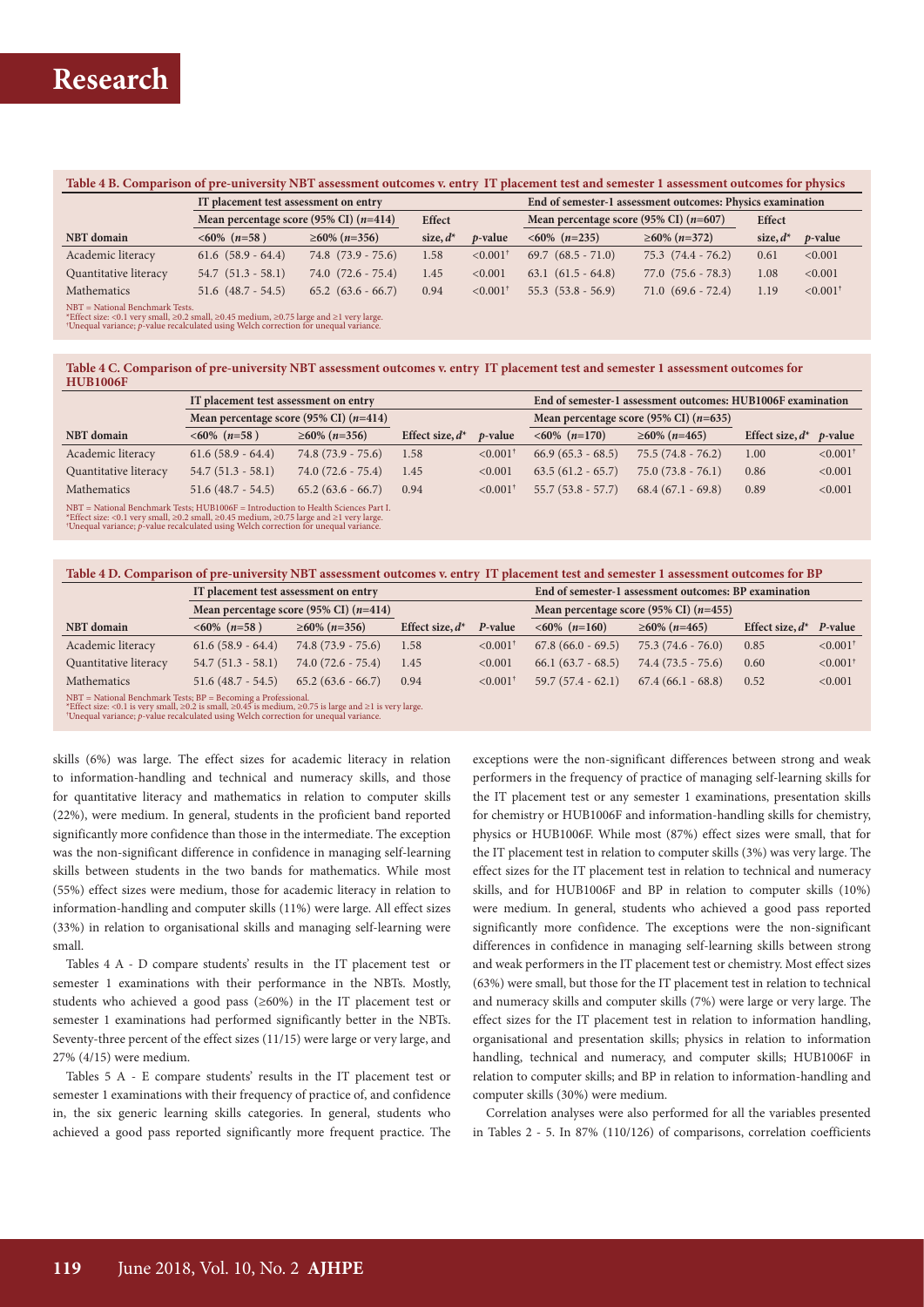|                                           | Mean rating of generic learning skills category (95% CI) $(n=414)$ |                     | $p$ -value |                        |
|-------------------------------------------|--------------------------------------------------------------------|---------------------|------------|------------------------|
| Generic learning skills category on entry | $<60\%$ (n=58)<br>$\geq 60\%$ (n=356)                              |                     |            | Effect size, $d^*$     |
| Frequency of practice                     |                                                                    |                     |            |                        |
| Information handling                      | $3.30(3.17 - 3.42)$                                                | $3.45(3.40 - 3.50)$ | 0.34       | < 0.05                 |
| Technical and numeracy                    | $2.95(2.83 - 3.08)$                                                | $3.19(3.15 - 3.24)$ | 0.53       | < 0.001                |
| Computer skills                           | $2.42(2.22 - 2.62)$                                                | $3.23(3.17 - 3.28)$ | 1.45       | $< 0.001$ <sup>†</sup> |
| Organisational skills                     | $3.57(3.46 - 3.68)$                                                | $3.75(3.70 - 3.79)$ | 0.40       | < 0.01                 |
| Managing self-learning                    | $3.48$ $(3.36 - 3.59)$                                             | $3.45(3.41 - 3.50)$ | $-0.06$    | ns                     |
| Presentation skills                       | $2.73(2.59 - 2.87)$                                                | $2.89(2.84 - 2.94)$ | 0.34       | < 0.05                 |
| Confidence                                |                                                                    |                     |            |                        |
| Information handling                      | $2.75(2.59 - 2.90)$                                                | $3.13(3.08 - 3.19)$ | 0.72       | < 0.001                |
| Technical and numeracy                    | $2.65(2.50 - 2.79)$                                                | $3.04(2.99 - 3.09)$ | 0.78       | < 0.001                |
| Computer skills                           | $2.24(2.06 - 2.42)$                                                | $3.11(3.05 - 3.17)$ | 1.46       | < 0.001                |
| Organisational skills                     | $3.05(2.91 - 3.18)$                                                | $3.31(3.26 - 3.37)$ | 0.49       | < 0.001                |
| Managing self-learning                    | $3.09(2.93 - 3.24)$                                                | $3.20(3.15 - 3.25)$ | 0.24       | ns                     |
| Presentation skills                       | $2.49(2.34 - 2.63)$                                                | $2.87(2.82 - 2.93)$ | 0.72       | < 0.001                |

ns = not significant.<br>\*Effect size: <0.2 very small, ≥0.2 small, ≥0.45 medium, ≥0.75 large and ≥1 very large.<br>\*Unequal variance; *p*-value recalculated using Welch correction for unequal variance.

| Table 5 B. Comparison of mean generic learning skills category ratings v. end of semester-1 examination results for chemistry |
|-------------------------------------------------------------------------------------------------------------------------------|
|-------------------------------------------------------------------------------------------------------------------------------|

|                                                                                                               | Mean rating of generic learning skills category (95% CI) $(n=602)$ |                        |                    |                        |
|---------------------------------------------------------------------------------------------------------------|--------------------------------------------------------------------|------------------------|--------------------|------------------------|
| Generic learning skills category on entry                                                                     | $<60\%$ (n=282)                                                    | $\geq 60\%$ (n=320)    | Effect size, $d^*$ | $p$ -value             |
| Frequency of practice                                                                                         |                                                                    |                        |                    |                        |
| Information handling                                                                                          | $3.36(3.30 - 3.42)$                                                | $3.43(3.38 - 3.48)$    | 0.14               | $ns^{\dagger}$         |
| Technical and numeracy                                                                                        | $3.03(2.97 - 3.09)$                                                | $3.15(3.10 - 3.21)$    | 0.25               | < 0.01                 |
| Computer skills                                                                                               | $3.01(2.93 - 3.09)$                                                | $3.21(3.15 - 3.27)$    | 0.33               | $< 0.001$ <sup>†</sup> |
| Organisational skills                                                                                         | $3.62$ $(3.57 - 3.68)$                                             | $3.74(3.69 - 3.79)$    | 0.25               | < 0.01                 |
| Managing self-learning                                                                                        | $3.43(3.37 - 3.48)$                                                | $3.48$ $(3.44 - 3.52)$ | 0.13               | ns                     |
| Presentation skills                                                                                           | $2.81(2.75 - 2.87)$                                                | $2.87(2.81 - 2.92)$    | 0.11               | ns                     |
| Confidence                                                                                                    |                                                                    |                        |                    |                        |
| Information handling                                                                                          | $2.96(2.90 - 3.02)$                                                | $3.16(3.10 - 3.22)$    | 0.36               | < 0.001                |
| Technical and numeracy                                                                                        | $2.83(2.76 - 2.90)$                                                | $3.05(3.00 - 3.11)$    | 0.42               | < 0.001                |
| Computer skills                                                                                               | $2.86(2.77 - 2.95)$                                                | $3.12$ $(3.05 - 3.19)$ | 0.38               | $< 0.001$ <sup>†</sup> |
| Organisational skills                                                                                         | $3.19(3.12 - 3.25)$                                                | $3.31(3.25 - 3.37)$    | 0.22               | < 0.01                 |
| Managing self-learning                                                                                        | $3.15(3.09 - 3.21)$                                                | $3.21(3.16 - 3.26)$    | 0.13               | ns                     |
| Presentation skills                                                                                           | $2.70(2.64 - 2.77)$                                                | $2.85(2.79 - 2.92)$    | 0.26               | < 0.01                 |
| and a search of the Common and the Common and the Common and the Common and the Common and the Common and the |                                                                    |                        |                    |                        |

ns = not significant.<br>\*Effect size: <0.2 is very small, ≥0.2 is small, ≥0.45 is medium, ≥0.75 is large and ≥1 is very large.<br>\*Effect size: <0.2 is very large.

reflected the effect sizes as follows: small effect sizes had *r*-values <0.25; medium effect sizes had *r*-values 0.25 - 0.40, and large effect sizes had *r*-values >0.4 (data not shown).

## **Discussion**

This study showed that the self-reported practice of and confidence in generic learning skills proficiency of first-year medical students was related to three objective measures of performance: pre-university admission aptitude test scores, IT proficiency on entry to university and early academic performance at university. Since these findings are based on self-assessment data, the credibility of which is often contested in the medical education literature,<sup>[15-20]</sup> it is essential to substantiate our findings before discussing their significance. Factors which are known to influence the accuracy of self-assessment data, including the nature of the self-assessment task, and

the characteristics of the rating scales used, $[42]$  are specifically addressed. Regarding the nature of the task, it is essential to recognise that the students in this study were asked to self-assess their generic learning skills proficiency rather than discipline-specific skills. This is important, because the challenges that students face when self-assessing discipline-specific skills were not relevant to this task. These challenges include students' rudimentary understanding of the knowledge required to perform discipline-specific tasks proficiently,<sup>[22]</sup> the longstanding debate about the extent (breadth and depth) of profession-specific expertise required of medical graduates, i.e. curriculum content and overload,<sup>[43,44]</sup> and the observation that experts continue to display 'disturbing discrepancies in their judgements of how much knowledge is enough<sup>'(45)</sup> It is not, therefore, surprising that students may struggle to have a clear idea of discipline-specific proficiency and whether they have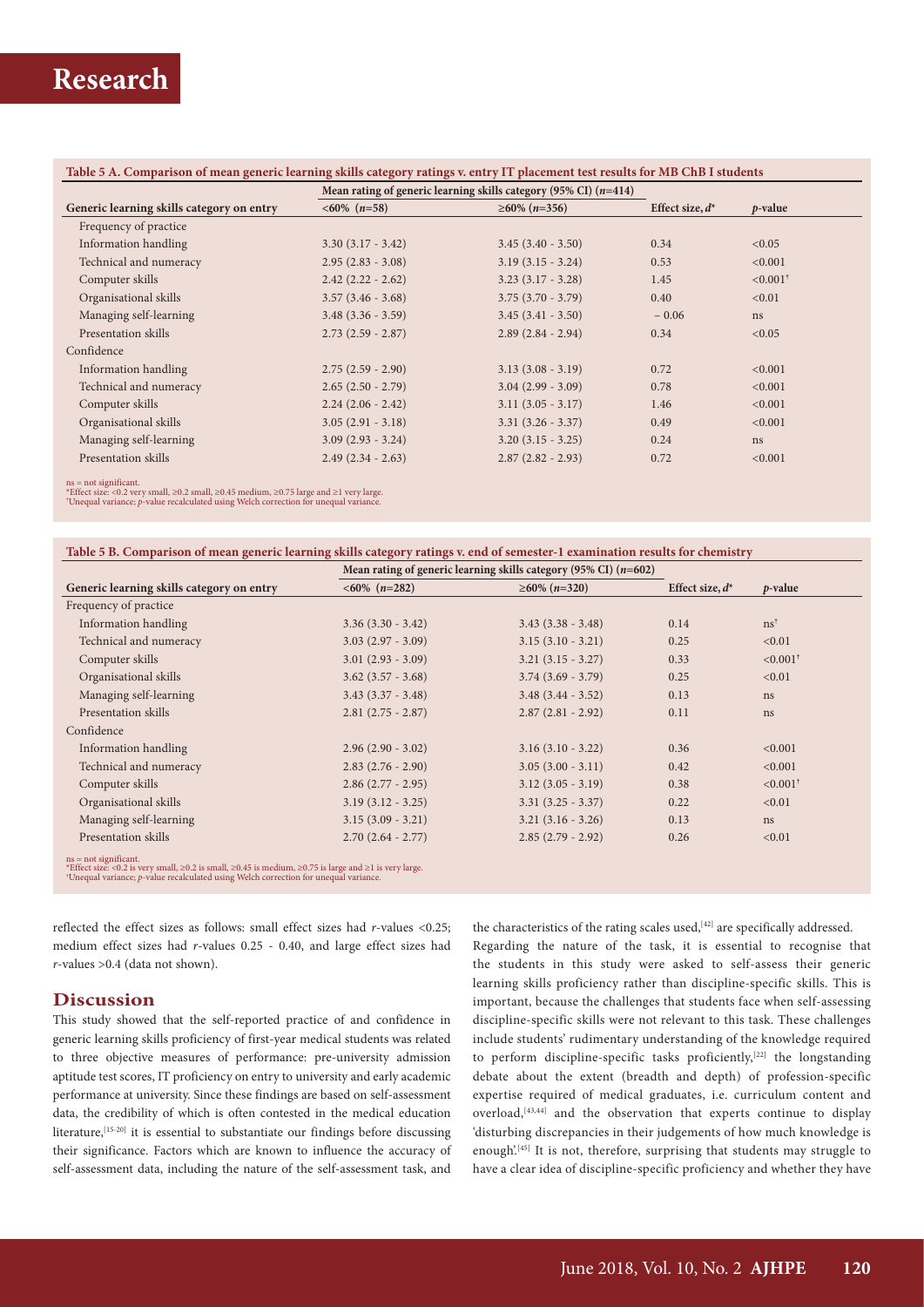### **Table 5 C. Comparison of mean generic learning skills category ratings v. end of semester-1 examination results for physics**

|                                                                                                                    | Mean rating of generic learning skills category (95% CI) $(n=602)$ |                        |                    |                        |
|--------------------------------------------------------------------------------------------------------------------|--------------------------------------------------------------------|------------------------|--------------------|------------------------|
| Generic learning skills category on entry                                                                          | $<60\%$ (n=282)                                                    | $\geq 60\%$ (n=320)    | Effect size, $d^*$ | $p$ -value             |
| Frequency of practice                                                                                              |                                                                    |                        |                    |                        |
| Information handling                                                                                               | $3.37(3.30 - 3.44)$                                                | $3.42$ $(3.38 - 3.47)$ | 0.11               | $\text{ns}^{\dagger}$  |
| Technical and numeracy                                                                                             | $3.01(2.95 - 3.08)$                                                | $3.17(3.12 - 3.22)$    | 0.31               | < 0.001                |
| Computer skills                                                                                                    | $2.99(2.90 - 3.08)$                                                | $3.20(3.15 - 3.26)$    | 0.35               | $< 0.001$ <sup>†</sup> |
| Organisational skills                                                                                              | $3.61(3.54 - 3.67)$                                                | $3.74$ $(3.70 - 3.79)$ | 0.29               | $< 0.001$ <sup>†</sup> |
| Managing self-learning                                                                                             | $3.42$ $(3.36 - 3.47)$                                             | $3.47(3.43 - 3.51)$    | 0.13               | ns                     |
| Presentation skills                                                                                                | $2.77(2.70 - 2.84)$                                                | $2.89(2.83 - 2.94)$    | 0.21               | < 0.05                 |
| Confidence                                                                                                         |                                                                    |                        |                    |                        |
| Information handling                                                                                               | $2.91(2.84 - 2.98)$                                                | $3.17(3.11 - 3.22)$    | 0.48               | < 0.001                |
| Technical and numeracy                                                                                             | $2.78(2.71 - 2.86)$                                                | $3.07(3.02 - 3.12)$    | 0.55               | $< 0.001$ <sup>†</sup> |
| Computer skills                                                                                                    | $2.81(2.72 - 2.91)$                                                | $3.12$ $(3.06 - 3.18)$ | 0.46               | $< 0.001$ <sup>†</sup> |
| Organisational skills                                                                                              | $3.14$ $(3.07 - 3.21)$                                             | $3.33(3.27 - 3.38)$    | 0.34               | < 0.001                |
| Managing self-learning                                                                                             | $3.13(3.07 - 3.19)$                                                | $3.22(3.17 - 3.27)$    | 0.19               | < 0.05                 |
| Presentation skills                                                                                                | $2.67(2.59 - 2.74)$                                                | $2.87(2.81 - 2.92)$    | 0.35               | < 0.001                |
| $ns = not significant.$<br>*Effect size: <0.2 yery small, >0.2 small, >0.45 medium, >0.75 large and >1 yery large. |                                                                    |                        |                    |                        |

\*Effect size: <0.2 very small, ≥0.2 small, ≥0.45 medium, ≥0.75 large and ≥1 very large. † Unequal variance; *p*-value recalculated using Welch correction for unequal variance.

### **Table 5 D. Comparison of mean generic learning skills category ratings v. end of semester-1 examination results for HUB1006F**

|                                                                                                                                                                                               | Mean rating of generic learning skills category (95% CI) $(n=635)$ |                        |                    |                        |
|-----------------------------------------------------------------------------------------------------------------------------------------------------------------------------------------------|--------------------------------------------------------------------|------------------------|--------------------|------------------------|
| Generic learning skills category on entry                                                                                                                                                     | $<60\%$ (n=170)                                                    | $\geq 60\%$ (n=465)    | Effect size, $d^*$ | $p$ -value             |
| Frequency of practice                                                                                                                                                                         |                                                                    |                        |                    |                        |
| Information handling                                                                                                                                                                          | $3.35(3.27 - 3.44)$                                                | $3.44$ $(3.40 - 3.48)$ | 0.18               | ns                     |
| Technical and numeracy                                                                                                                                                                        | $3.03(2.94 - 3.11)$                                                | $3.16(3.11 - 3.20)$    | 0.25               | $< 0.01$ <sup>†</sup>  |
| Computer skills                                                                                                                                                                               | $2.95(2.83 - 3.06)$                                                | $3.23(3.18 - 3.27)$    | 0.46               | $< 0.001$ <sup>†</sup> |
| Organisational skills                                                                                                                                                                         | $3.59(3.51 - 3.66)$                                                | $3.73(3.69 - 3.77)$    | 0.31               | < 0.001                |
| Managing self-learning                                                                                                                                                                        | $3.43(3.36 - 3.50)$                                                | $3.47(3.43 - 3.51)$    | 0.09               | ns                     |
| Presentation skills                                                                                                                                                                           | $2.81(2.73 - 2.89)$                                                | $2.88(2.83 - 2.93)$    | 0.13               | ns                     |
| Confidence                                                                                                                                                                                    |                                                                    |                        |                    |                        |
| Information handling                                                                                                                                                                          | $2.94(2.85 - 3.03)$                                                | $3.12$ $(3.07 - 3.17)$ | 0.34               | < 0.001                |
| Technical and numeracy                                                                                                                                                                        | $2.83(2.74 - 2.92)$                                                | $3.01(2.97 - 3.06)$    | 0.34               | < 0.001                |
| Computer skills                                                                                                                                                                               | $2.79(2.67 - 2.91)$                                                | $3.11(3.05 - 3.17)$    | 0.48               | $< 0.001$ <sup>†</sup> |
| Organisational skills                                                                                                                                                                         | $3.15(3.07 - 3.23)$                                                | $3.29$ $(3.24 - 3.34)$ | 0.25               | < 0.01                 |
| Managing self-learning                                                                                                                                                                        | $3.12(3.05 - 3.20)$                                                | $3.21(3.17 - 3.25)$    | 0.19               | < 0.05                 |
| Presentation skills                                                                                                                                                                           | $2.68(2.59 - 2.77)$                                                | $2.85(2.80 - 2.90)$    | 0.30               | < 0.01                 |
| $HUB1006F = Introduction to Health Sciences Part I; ns = not significant.$<br>*Effect size: <0.2 very small, $\geq$ 0.2 small, $\geq$ 0.45 medium, $\geq$ 0.75 large and $\geq$ 1 very large. |                                                                    |                        |                    |                        |

\*Effect size: <0.2 very small, ≥0.2 small, ≥0.45 medium, ≥0.75 large and ≥1 very large. † Unequal variance; *p*-value recalculated using Welch correction for unequal variance.

achieved it. The same, however, is not true of discipline-independent generic learning skills.

Furthermore, the self-assessment process in this study reported on students' prior experience of performing objective, well-defined, familiar activities, such as answering emails, or finding information on the internet. Self-assessment of such activities has been shown to be better aligned with objective performance data.[17,20,46,47] In addition, the skills self-assessed in this study were largely 'observable', and, like language proficiency and sports performance, can be more accurately self-assessed than cognitive skills such as clinical reasoning.<sup>[20]</sup> This point is well illustrated in our study, where sudents who performed poorly in the IT placement test appropriately rated themselves as less experienced and confident in their computer skills. This finding also suggests that poor performers may recognise their limitations if self-assessment tasks focus on familiar, observable, non-cognitive skills.

A significant problem with self-assessment studies is the variable use of rating scales by participants.[42] In our study, this limitation was addressed by using rating scales that were comparative (to peers), quantitative and objectively anchored. Such scales have been shown to yield more robust self-assessment data.<sup>[46,47]</sup> Peer comparison probably served as an indirect source of feedback, which is known to further enhance the accuracy of self-assessment of skills.<sup>[17,46]</sup> For example, students who rated themselves as 'know more than I need – I often assist others' were more likely to have been approached repeatedly for help by peers who recognised their ability based on prior performance.

Having addressed the key potential limitation of this study, the salient findings can now be discussed. Overall, they show that the relationship effect sizes for students' self-reported confidence in their generic learning skills v. their academic results were greater than for self-reported frequency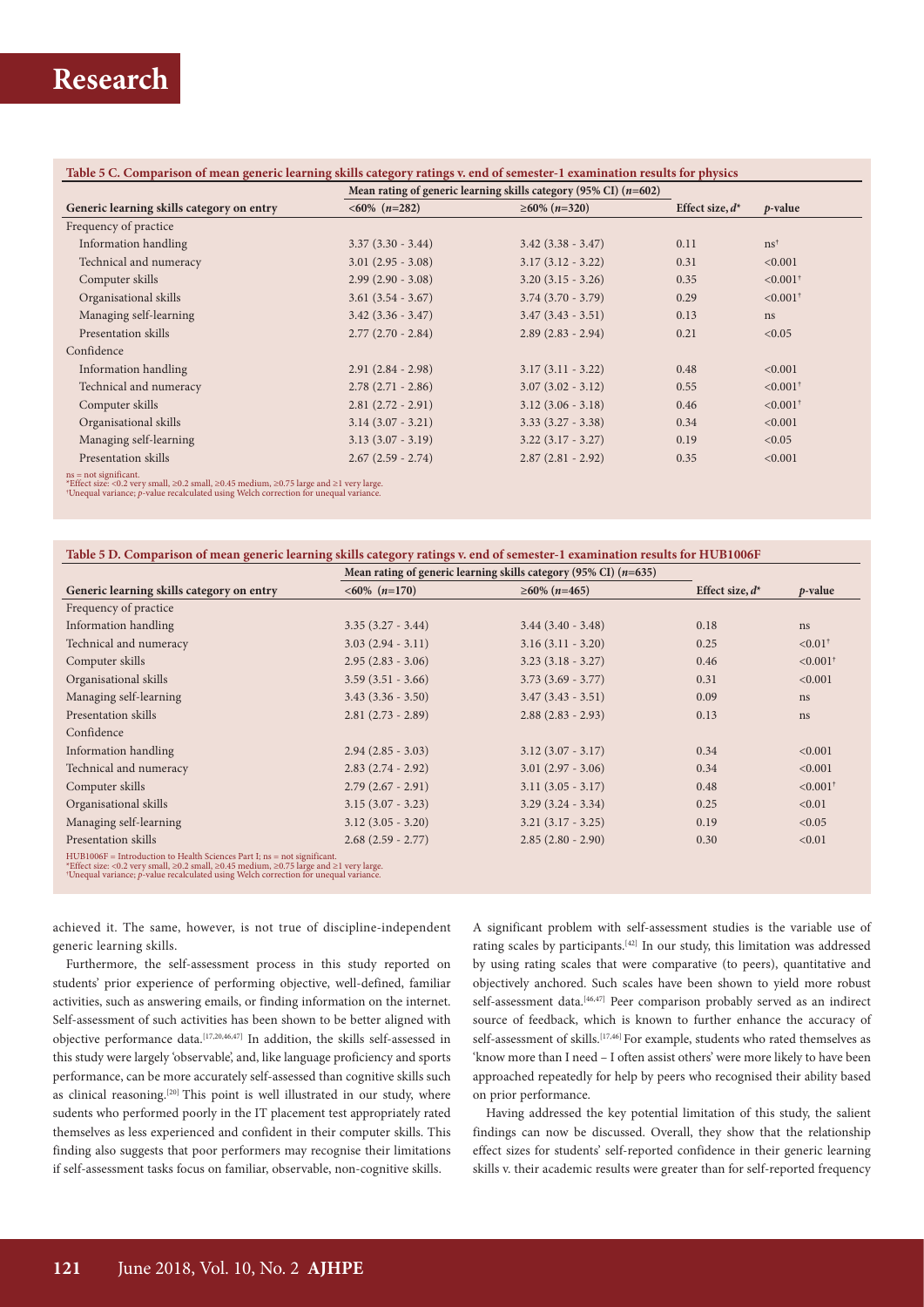|                                           | Mean rating of generic learning skills category (95% CI) $(n=615)$ |                        |                    |                        |
|-------------------------------------------|--------------------------------------------------------------------|------------------------|--------------------|------------------------|
| Generic learning skills category on entry | $<60\%$ (n=160)                                                    | $\geq 60\%$ (n=465)    | Effect size, $d^*$ | <i>p</i> -value        |
| Frequency of practice                     |                                                                    |                        |                    |                        |
| Information handling                      | $3.25(3.17 - 3.34)$                                                | $3.46$ $(3.42 - 3.50)$ | 0.44               | $< 0.001$ <sup>†</sup> |
| Technical and numeracy                    | $3.06(2.97 - 3.14)$                                                | $3.17(3.12 - 3.21)$    | 0.22               | $< 0.05$ <sup>†</sup>  |
| Computer skills                           | $2.91(2.79 - 3.03)$                                                | $3.22(3.17 - 3.27)$    | 0.51               | $< 0.001$ <sup>†</sup> |
| Organisational skills                     | $3.54$ $(3.45 - 3.62)$                                             | $3.74$ $(3.70 - 3.78)$ | 0.44               | $< 0.001$ <sup>†</sup> |
| Managing self-learning                    | $3.40(3.34 - 3.46)$                                                | $3.46$ $(3.43 - 3.50)$ | 0.15               | ns                     |
| Presentation skills                       | $2.77(2.68 - 2.86)$                                                | $2.89(2.84 - 2.94)$    | 0.23               | < 0.05                 |
| Confidence                                |                                                                    |                        |                    |                        |
| Information handling                      | $2.90(2.80 - 2.99)$                                                | $3.14(3.09 - 3.19)$    | 0.45               | $< 0.001$ <sup>†</sup> |
| Technical and numeracy                    | $2.89(2.81 - 2.98)$                                                | $3.01(2.96 - 3.06)$    | 0.21               | < 0.05                 |
| Computer skills                           | $2.78(2.66 - 2.91)$                                                | $3.10(3.04 - 3.16)$    | 0.48               | $< 0.001$ <sup>†</sup> |
| Organisational skills                     | $3.09(3.01 - 3.17)$                                                | $3.30(3.25 - 3.35)$    | 0.38               | < 0.001                |
| Managing self-learning                    | $3.10$ $(3.03 - 3.18)$                                             | $3.21(3.17 - 3.26)$    | 0.24               | < 0.01                 |
| Presentation skills                       | $2.67$ (2.57 - 2.76)                                               | $2.84(2.79 - 2.90)$    | 0.30               | < 0.01                 |

of practice v. academic results. This makes sense, because practical skill proficiency is influenced by many factors other than frequency of practice.

It is noteworthy that generally, the effect sizes were small for organisational skills, and largely insignificant for managing self-learning skills. This also makes sense, because such skills are unlikely to significantly influence aptitude test (NBTs) performance or IT proficiency, and the limited curriculum load in first year may not require well-developed organisational and self-learning management skills. These skills may, however, become more important in later years of study, where the large volume of work is likely to require them. This merits further exploration.

Internationally, there is a call for more studies aimed at determining the content and format of academic support programmes that promote sustained academic success.[48] The work presented in this article supports a focus on generic learning skills development, in addition to discipline-specific knowledge and skills learning, in such programmes.[12] The questionnaire used in the study may facilitate the conceptualisation of academic support programmes that better suit students' needs, and direct timeous allocation of extra resources on a needs rather than ad hoc basis that may jeopardise the sustainability of such programmes. Since the questionnaire is free and easy to administer, it may be particularly attractive in limited-resource settings where strategies for providing early academic support are likely to be most needed.

While the findings of this study are limited to one institution, the results are encouraging, and the sample size was sufficiently large to provide meaningful data. This provides a clear mandate to conduct a multicentre study. The results also support the idea that self-assessed generic skills proficiency may be a welcome addition to university admissions and academic placement processes, to determine the academic preparedness of students from diverse backgrounds, and to further support efforts to improve the social mobility of all sectors of society.<sup>[49]</sup>

**Acknowledgements.** The authors would like to acknowledge Vanessa Gray from the University of Leeds for her assistance with data processing.

**Author contributions.** GDG gathered the generic learning skills data provided

by consenting students on a specially designed paper-and-pencil version of the questionnaire. The data were electronically captured using a digital scanning process, and imported into Excel (Microsoft, USA) spreadsheets for analysis (DM-E). Student data (NBT scores, IT placement test scores and end of semester-1 examination results) were obtained from student records kept in the Undergraduate Office at UCT medical school, and entered onto an Excel spreadsheet for analysis. All spreadsheets were manually checked for completeness prior to commencing data analysis (VB and CS). All authors contributed to the review of literature, discussion of results and writing of the article.

**Funding.** Travel expenses for DM-E and some administrative and data processing in the UK were supported by DM-E's National Teaching Fellowship awarded by the Higher Education Academy, UK.

**Conflicts of interest.** None.

- 1. Dearing R. Higher Education in the Learning Society: Report of the National Committee of Inquiry into Higher Education. London: Department for Education and Employment, 1997. 2. Credé M, Kuncel NR. Study habits, skills, and attitudes: The third pillar supporting collegiate academic
- performance. Perspect Psychol Sci 2008;3(6):425-453. https://doi.org/10.1111/j.1745-6924.2008.00089.x 3. Collin VT, Violato C, Hecker K. Aptitude, achievement and competence in medicine: A latent variable path
- model. Adv Health Sci Educ 2009;14(3):355-366.<https://doi.org/10.1007/s10459-008-9121-7>
- 4. Jones A. Generic attributes as espoused theory: The importance of context. High Educ 2009;58(2):175-191. <https://doi.org/10.1007/s10734-008-9189-2>
- 5. Frenk J, Chen L, Bhutta ZA, et al. Health professionals for a new century: Transforming education to strengthen health systems in an interdependent world. Lancet 2010;376(9756):1923-1958. [https://doi.org/10.1016/S0140-](https://doi.org/10.1016/S0140-6736(10)61854-5 ) [6736\(10\)61854-5](https://doi.org/10.1016/S0140-6736(10)61854-5 )
- 6. Green A. Core skills, key skills and general culture: In search of the common foundation in vocational education. Eval Res Edu 1998;12(1):23-43. https://doi.org/10.1080/09500799808666929
- 7. Washer P. Revisiting key skills: A practical framework for higher education. Qual High Educ 2007;13(1):57-67. http://doi.org/10.1080/13538320701272755
- 8. Barrie S. A conceptual framework for the teaching and learning of generic graduate attributes. Stud High Educ<br>2007;32(4):439-458. https://doi.org/10.1080/03075070701476100<br>9. Murdoch-Eaton D, Whittle S. Generic skills i
- learning. Med Educ 2012;46(1):120-128. <https://doi.org/10.1111/j.1365-2923.2011.04065.x>
- 10. Mayer E, Australian Educational Council, Mayer Committee. Putting general education to work: The key competencies report. Melbourne: Australian Education Council and Ministers of Vocational Education, Employment and Training, 1992. http://hdl.voced.edu.au/10707/72980 (accessed 11 June 2018). 11. Paul G, Hinman G, Dottl S, Passon J. Academic development: A survey of academic difficulties experienced
- by medical students and support services provided. Teach Learn Med 2009;21(3):254-260. [https://doi.](https://doi.org/10.1080/10401330903021041 ) [org/10.1080/10401330903021041](https://doi.org/10.1080/10401330903021041 )
- 12. Burch VC, Sikakana CNT, Gunston G, Shamley DR, Murdoch-Eaton D. Generic learning skills in academicallyat-risk medical students: A development programme bridges the gap. Med Teach 2013;35(8):671-677. [https://doi.](https://doi.org/10.3109/0142159X.2013.801551 ) [org/10.3109/0142159X.2013.801551](https://doi.org/10.3109/0142159X.2013.801551 )
- 13. McLean M, Shaban S, Murdoch-Eaton D. Transferable skills of incoming medical students and their development over the first academic year: The United Arab Emirates experience. Med Teach 2011;33(6):e297-e305. [https://doi.](https://doi.org/10.3109/0142159X.2011.565826 ) [org/10.3109/0142159X.2011.565826](https://doi.org/10.3109/0142159X.2011.565826 )
- 14. Murdoch-Eaton D, Manning D, Kwizera E, Burch V, Pell G, Whittle S. Profiling undergraduates' generic learning skills on entry to medical school: An international study. Med Teach 2012;34(12):1033-1046. [https://doi.org/10](https://doi.org/10.3109/0142159X.2012.706338 ) [.3109/0142159X.2012.706338](https://doi.org/10.3109/0142159X.2012.706338 )